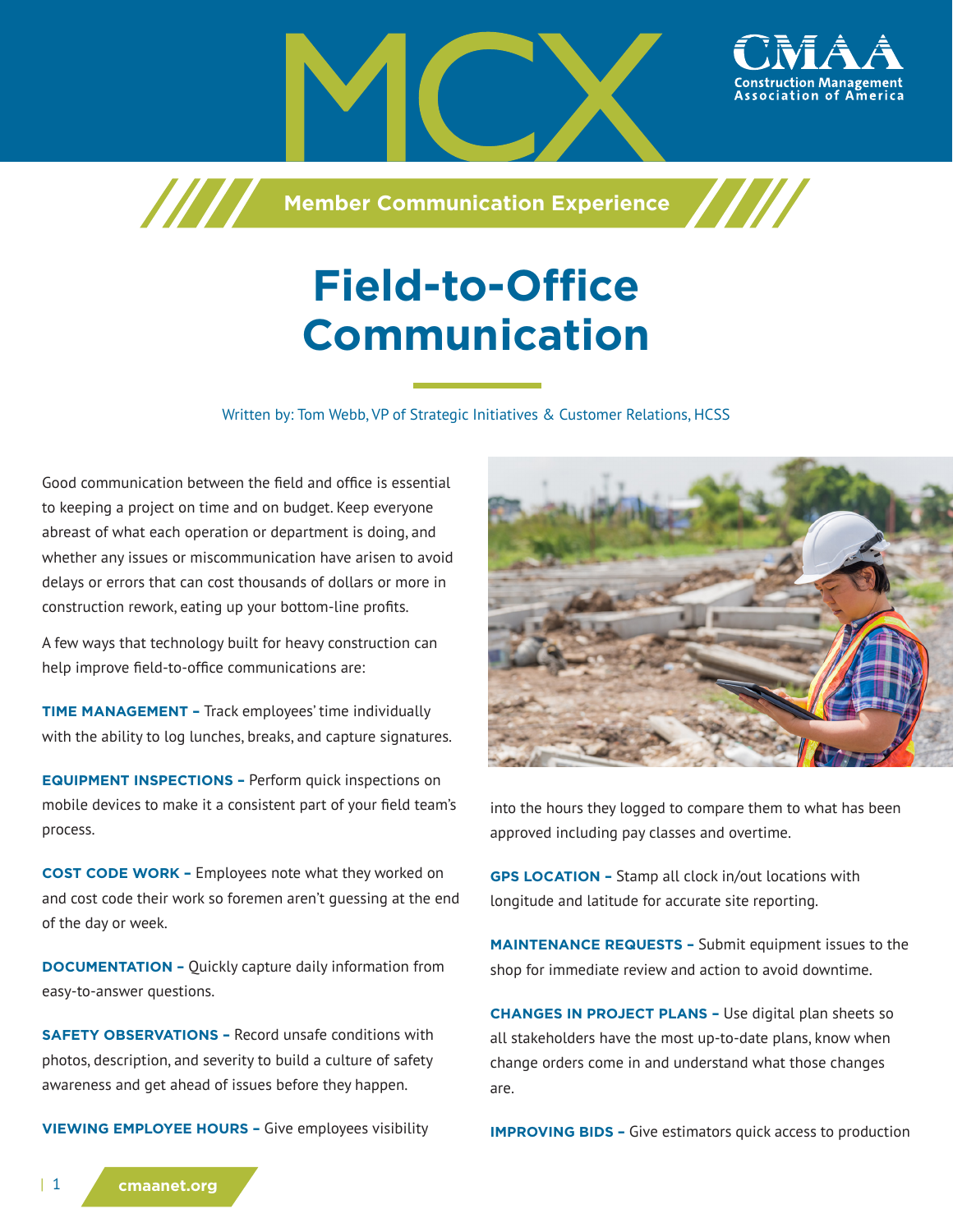history so they can find the most relevant, achievable production for a specific job and justify their numbers. When foremen can review estimators' notes, they better understand what the estimator was expecting to happen.

77 T T

Improving communications between the field and office reduces conflicts that can occur when a project plan has been revised and some people are working from outdated information. Technology in the hands of the right people can drive valuable change to your business. Often, the field is overlooked even though it is precisely the location where money is made or lost.

Here are several tips to improve communication between the field and office:

**Remove paper:** Every jobsite document—timecards, plans, forms, safety meetings, inspections and truck tickets—should be digital, and thus searchable, up-to-date, and available as critical decision-making information instantly. Reducing risk, lowering costs and saving time are all valuable results of eliminating paper on your jobsite, but the true strength of going paperless is the real-time insight into job costs and productivity. Removing paper reduces time spent entering and processing data, removes the risk of errors and can save more than \$10,000 per year per foreman in admin time and costly mistakes. All job information can be made viewable and searchable when all paper forms are digitized. Managers and the field can actively view field data and collaborate with each other, and the field gets immediate feedback on how they're performing versus the estimate and plan.

**Digitize plans:** By digitizing plans, everyone in the office and field has access to changes, notes, quick calculations and shared communication. Software exists that will manage all project documents, including permits, takeoff packages, drawings and more, and foremen can do their redlines and communicate about needs and changes in the field. Use digital plans that can update in one click for everyone so there's no more rework due to someone working from an outdated version of the plan, and no time wasted driving new plans sheets to jobsites.

**Manage safety issues:** Foremen can use a complete construction safety system to ensure compliance. By automating your safety processes, you can perform safety meetings in the field using relevant toolbox talks, fill out and submit safety forms and record any incidents or near misses as they happen in the field to communicate with the safety manager on the spot. When every person on a jobsite has easyto-use tools available in the palm of their hand to document safety observations, inspections, incidents or near misses, everyone can be accountable for the culture of safety in your company.

Document and communicate all phases of the project. If notes are documented in the estimating or pre-construction phases, then the estimators' notes can be automatically shared with foremen on their daily timecards. Supervisors can use the notes to understand how the estimator planned the work and can notify the project manager ahead of time if actual production won't match the estimate. You can also track critical information like crew hours, equipment usage, cost codes, photos and more. This information can be sent to the project manager for approval in a timely manner. When project managers have daily visibility into all of their jobsite costs, they can make smart decisions about how to adjust their project plans to stay profitable and efficient. It also makes it easy to spot and avoid mistakes that might have taken a week or longer to notice with traditional cost tracking methods, massively reducing the financial impact of those mistakes.

Better communication between the field and office breaks barriers by keeping everyone informed on what is happening at any given time. The office will be alerted to delays or material shortages or equipment issues, allowing managers to step up and preempt costly situations before they occur, turning the jobsite into a well-orchestrated machine.  $\beta$